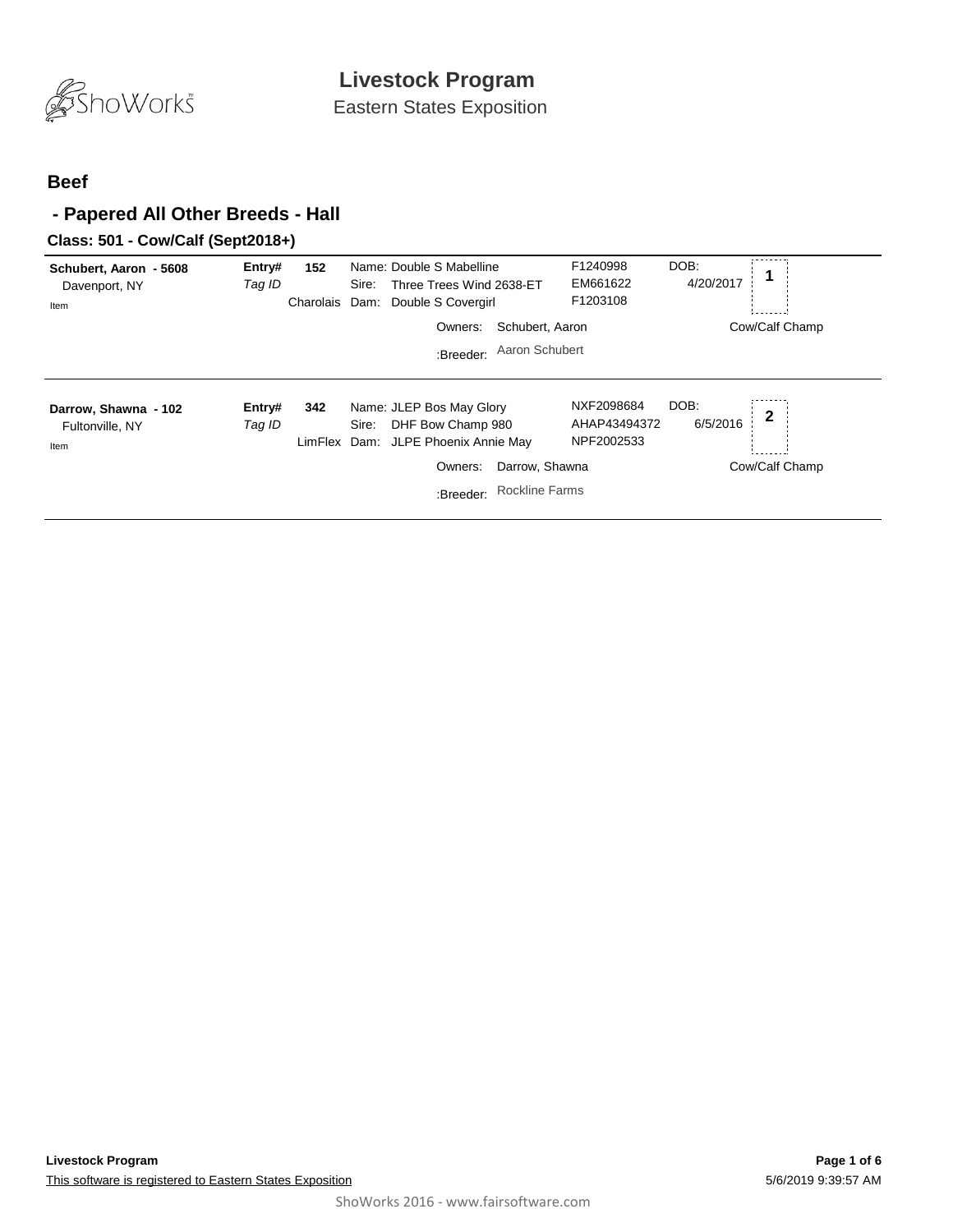

Eastern States Exposition

#### **Class: 509 - Summer Yearling (May-Aug 2018)**

| Balogh, Grace - 90301<br>ashford, CT<br>Item   | Entry#<br>Tag ID                 | 335<br>Beltie/Cross | Sire:         | Name: Oatleys Farm Carmine<br>Oatleys Farm Edge Al<br>Dam: Unknown    |                   | A43062<br>38139B                 | DOB:<br>6/13/2018 | 3 |
|------------------------------------------------|----------------------------------|---------------------|---------------|-----------------------------------------------------------------------|-------------------|----------------------------------|-------------------|---|
|                                                |                                  |                     |               | Owners:                                                               | Perkins, Mason    |                                  |                   |   |
|                                                |                                  |                     |               | :Breeder:                                                             | Olivia Oatley     |                                  |                   |   |
| Briggs, Olivia - 90216<br>Sullivan, NH<br>Item | Entry#<br>Tag ID 003150201 Sire: | 38<br>Chi Maine     |               | Name: BG Miss Cally 51218<br><b>Walks Alone</b><br>Dam: MS Rachel 24B |                   | P396802<br>348625<br>373136      | DOB:<br>5/12/2018 | 2 |
|                                                |                                  |                     |               | Owners:                                                               | Briggs, Olivia    |                                  |                   |   |
|                                                |                                  |                     |               | :Breeder:                                                             | Olivia Briggs     |                                  |                   |   |
| Stockdale, Rylee - 90184<br>Dayton, PA<br>Item | Entry#<br>Tag ID                 | 680                 | Sire:<br>Dam: | Name: Sara Annes Dream<br>M&M Outsider 4003<br>Sull Impression        |                   | F1265604<br>M846631<br>EF1191359 | DOB:<br>5/2/2018  |   |
|                                                |                                  |                     |               | Owners:                                                               | Stockdale, Rylee  |                                  |                   |   |
|                                                |                                  |                     |               | :Breeder:                                                             | Sarah J Lillesand |                                  |                   |   |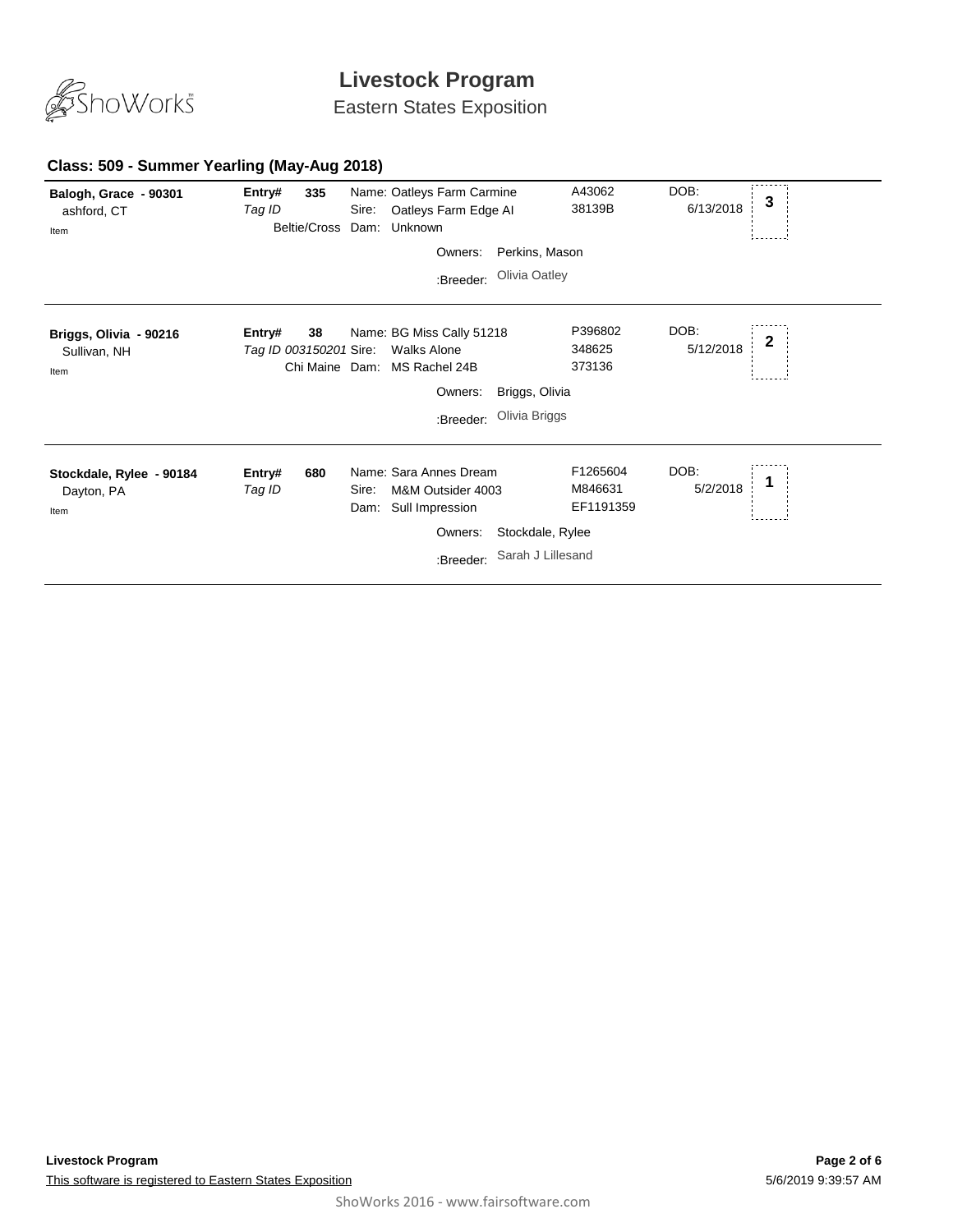

Eastern States Exposition

### **Class: 512 - Spring Yearling (Mar-Apr 2018)**

| Durst, Braden - 90279<br>Brooklyn, CT<br>Item    | 760<br>Entry#<br>4054<br>Tag ID        | Name: BM Nikki DM 18 (Callie)<br>Sire:<br>Daddys Money<br>BC Fairy 16HC<br>Dam:<br>Owners:<br>Durst, Braden<br>Robert Morgan<br>:Breeder:                           | AR4276949<br>XMA427013<br>X4244530 | DOB:<br>2<br>4/8/2018<br>Res Int & Res Grand Cha |
|--------------------------------------------------|----------------------------------------|---------------------------------------------------------------------------------------------------------------------------------------------------------------------|------------------------------------|--------------------------------------------------|
| Stockdale, Rylee - 90184<br>Dayton, PA<br>Item   | Entry#<br>683<br>Tag ID<br>Maintainer  | Name: KRE Miss Lacys Legacy 44F<br>Colburn Primo 5153<br>Sire:<br>Dam: MSL Lacy<br>Stockdale, Rylee<br>Owners:<br><b>Kinley Kreis</b><br>:Breeder:                  | 494267<br>AN18217480<br>448668     | DOB:<br>4/4/2018<br>Int, Grand & Supreme Cha     |
| Pride, Lauren - 90283<br>Limington, ME<br>Item   | 49<br>Entry#<br>Tag ID                 | Name: PPSC Cadillac<br>Comfort Zone<br>Sire:<br>Maintainer Dam: Findview Azia<br>Pride, Lauren<br>Owners:<br>Adam Pride<br>:Breeder:                                | 490822<br>426594<br>AN16937192     | DOB:<br>5<br>4/4/2018                            |
| Briggs, Victoria - 90218<br>Sullivan, NH<br>Item | 44<br>Entry#<br>Tag ID 003150201 Sire: | Name: BG Miss Queen B 32018<br><b>Brilliance</b><br>Chi Maine Dam: CKG Princess Anne 605D<br>Owners:<br>Briggs, Victoria<br>Victoria Briggs<br>:Breeder:            | P396801<br>16107774<br>386051      | DOB:<br>3/20/2018                                |
| Imgrund, Hannah - 90284<br>Lewisburg, PA<br>Item | 73<br>Entry#<br>Tag ID                 | Name: Ladd Flamboyant 821-ET<br>Sire:<br><b>NMR Maternal Made</b><br>Maine Anjou Dam: BK 4J Ulicia 8013<br>Imgrund, Hannah<br>Owners:<br>Ladd Landgraf<br>:Breeder: | 493114<br>459900<br>396248         | DOB:<br>3<br>3/16/2018                           |
| Schubert, Aaron - 5608<br>Davenport, NY<br>Item  | Entry#<br>154<br>Tag ID                | Name: Double S Georgia<br>Double S Back Country<br>Sire:<br>Charolais Dam: Double S Bottoms Up<br>Owners:<br>Schubert, Aaron<br>Aaron Schubert<br>:Breeder:         | F1258175<br>M892077<br>F1183947    | DOB:<br>6<br>3/5/2018                            |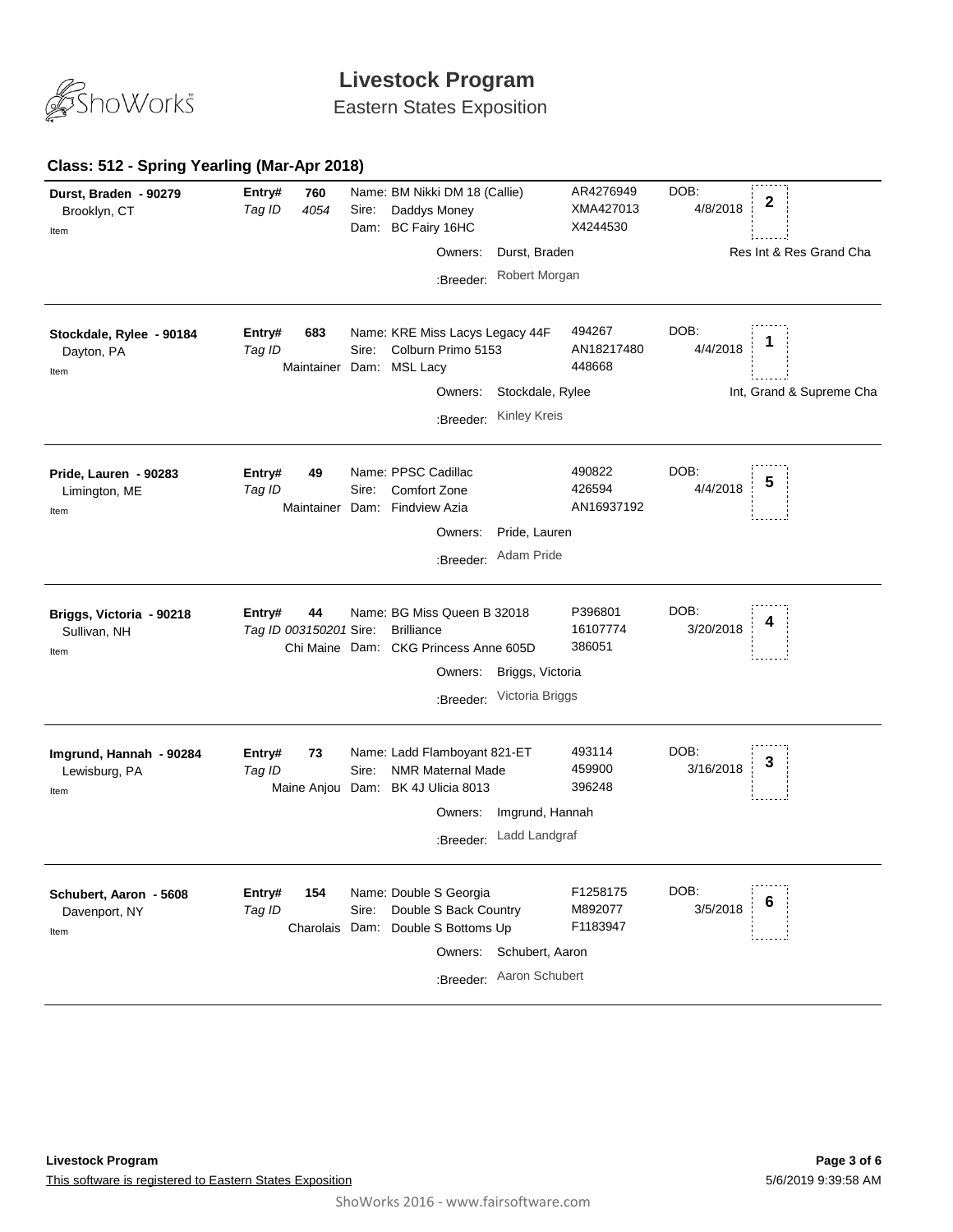

Eastern States Exposition

#### **Class: 515 - Jr Yearling (Jan-Feb 2018)**

| Briggs, Olivia - 90216<br>Sullivan, NH<br>Item    | Entry#<br>Tag ID 003150201 Sire: | 36                       |               | Name: MS Connie<br>Fu Man Chu<br>Chi Angus Dam: BC MS Teagan                                       |                               | P394893<br>370497<br>CHF 1017614   | DOB:<br>2/25/2018 | 3                            |
|---------------------------------------------------|----------------------------------|--------------------------|---------------|----------------------------------------------------------------------------------------------------|-------------------------------|------------------------------------|-------------------|------------------------------|
|                                                   |                                  |                          |               | Owners:                                                                                            | Briggs, Olivia                |                                    |                   |                              |
|                                                   |                                  |                          |               | :Breeder:                                                                                          | Francis Isabelle              |                                    |                   |                              |
| Fredrickson, Anna - 3845<br>wolfeboro, nh<br>Item | Entry#<br>Tag ID                 | 560<br>802F<br>Chi Angus | Sire:<br>Dam: | Name: EJF Selena 802F<br>Silveiras S SIS GQ 2353<br><b>THF Lady Grey</b>                           |                               | 394816<br>AN17322546<br>366136     | DOB:<br>2/18/2018 |                              |
|                                                   |                                  |                          |               | Owners:                                                                                            | Fredrickson, Anna             |                                    |                   | Sr Champ                     |
|                                                   |                                  |                          |               | :Breeder:                                                                                          | Erik Fredrickson              |                                    |                   |                              |
| Murphy, Gavin - 90214<br>Eagle Bridge, NY<br>Item | Entry#<br>Tag ID                 | 315<br>864               | Sire:         | Name: LKF Falling Star F64<br>Free K-KIM Hot Commodity<br>Dam: SM Gertrude<br>Owners:<br>:Breeder: | Murphy, Gavin<br>Gavin Murphy | XAR4270988<br>X4141432<br>XAR61305 | DOB:<br>1/19/2018 | $\mathbf{2}$<br>Res Sr Champ |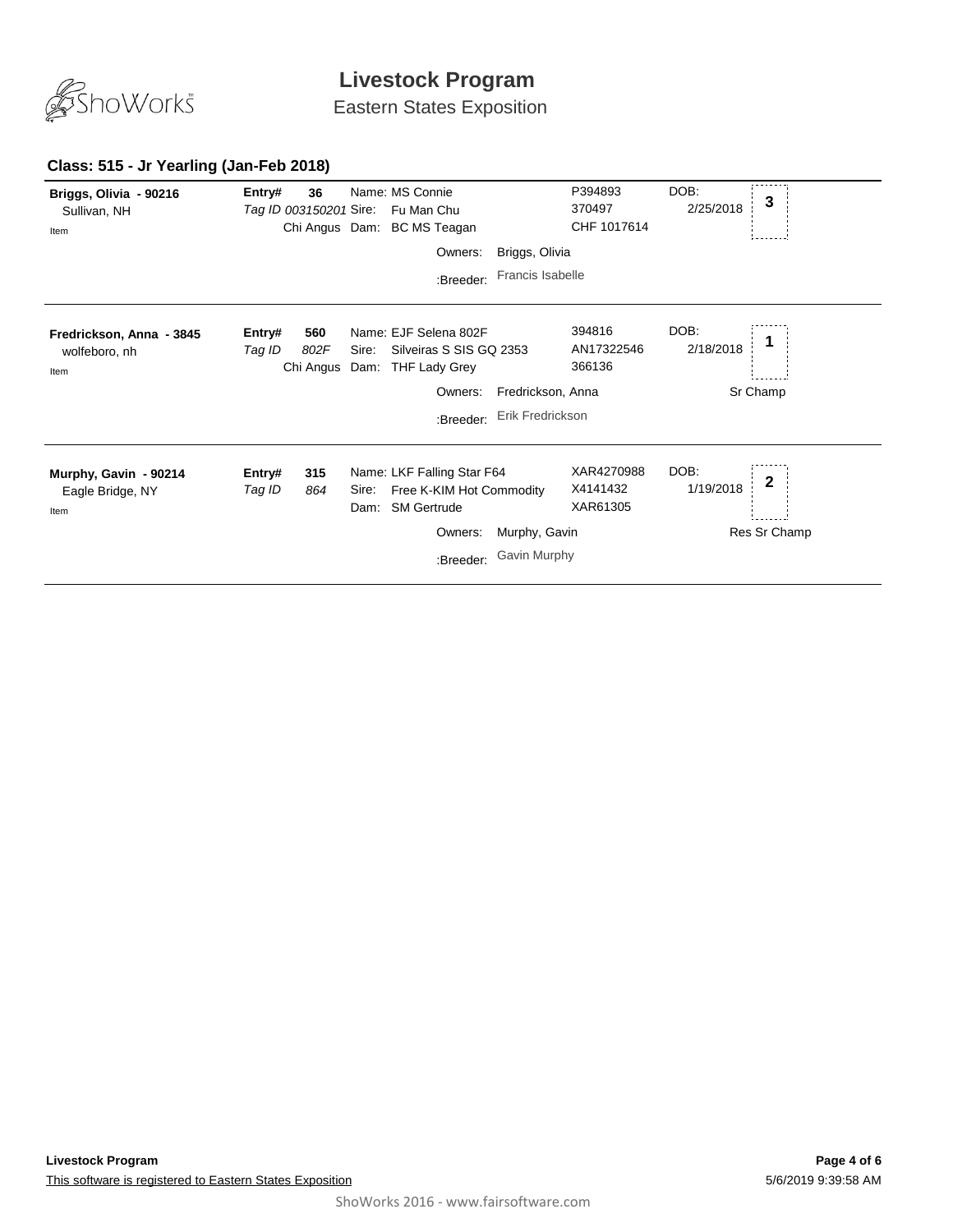

Eastern States Exposition

### **Class: 517 - Two Year Old (Jan-Aug 2017)**

| Camara, Olivia - 90324<br>Acushnet, MA<br>Item | Entry#<br>Tag ID | 709 | Name: SOF Emerald 52E<br>M+M 8160U Cracker Jack 551<br>Sire:<br>Dam: SOF Sky 47B |                | P43978882<br>P43585798<br>P43571404 | DOB:<br>5/24/2017 |  |
|------------------------------------------------|------------------|-----|----------------------------------------------------------------------------------|----------------|-------------------------------------|-------------------|--|
|                                                |                  |     | Owners:                                                                          | Camera, Olivia |                                     |                   |  |
|                                                |                  |     | :Breeder: Ashlee DeMolles                                                        |                |                                     |                   |  |
|                                                |                  |     |                                                                                  |                |                                     |                   |  |